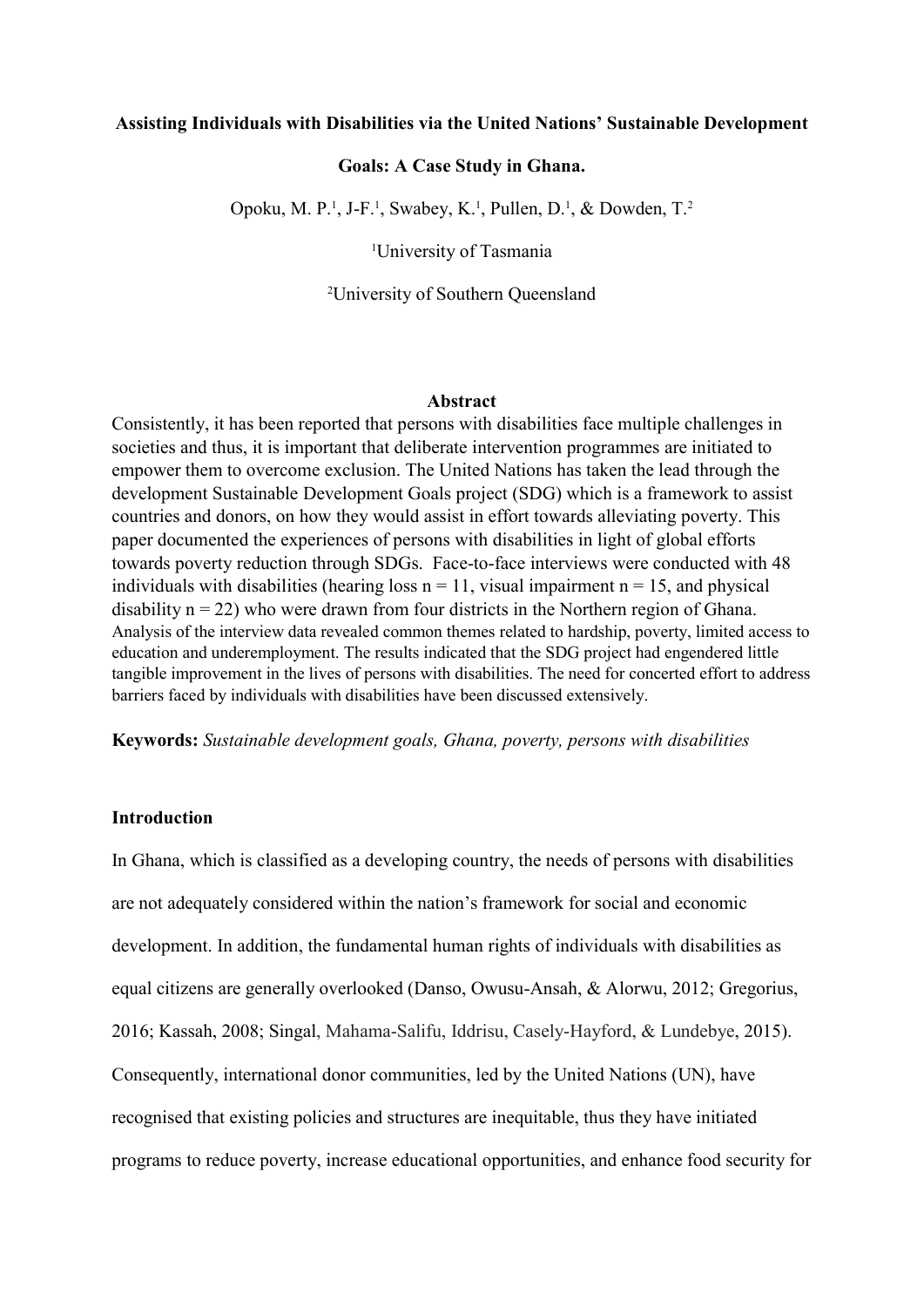individuals with disabilities (Anthony, 2011; Kalyanpur, 2014; Singal et al., 2015). In particular, the UN's Millennium Development Goals (MDG) via the Sustainable Development Goals project (SDG) aims to reduce poverty levels and improve living standards of families by 2030 (Griggs et al., 2013; Pisano, Lange, Berger, & Hametner, 2015; United Nations Development Programme [UNDP], 2015).

The SDG with its 17 goals and 169 targets, was an expansion of the MDG which expired at the end of 2015. The MDG attempted to contribute to improving vital areas (such as: healthcare, maternal mortality, education and poverty reduction) at a systems level; but it appears that its narrow system level policy scope may have resulted in the needs of some groups (e.g., persons with disabilities) being unmet and/or overlooked (World Health Organization [WHO], 2015). However, the SDG is a people-centred initiative aimed at enabling individuals to explore business opportunities and thus participate in the local economy (UNDP, 2015). The SDG is focused on improving the well-being of individuals and maximising the potential of individuals who have suffered from long term and systematic exclusion.

This study examines the extent to which the SDG, at the micro- level, has assisted Ghanaian individuals with a disability. In the process, the study also examines efforts made in Ghana to improve the livelihood of individuals with disabilities. For the purposes of this study, poverty is defined as not having basic life essentials which contribute to lack of opportunity, malnutrition, hunger, illiteracy, unhappiness and lack of hope for the future (UN, 2015) and disability refers to physical, mental or sensory impairment including and extending to visual, hearing or speech functional incapacity (Government of Ghana, 2006).

## Poverty and persons with disabilities in Ghana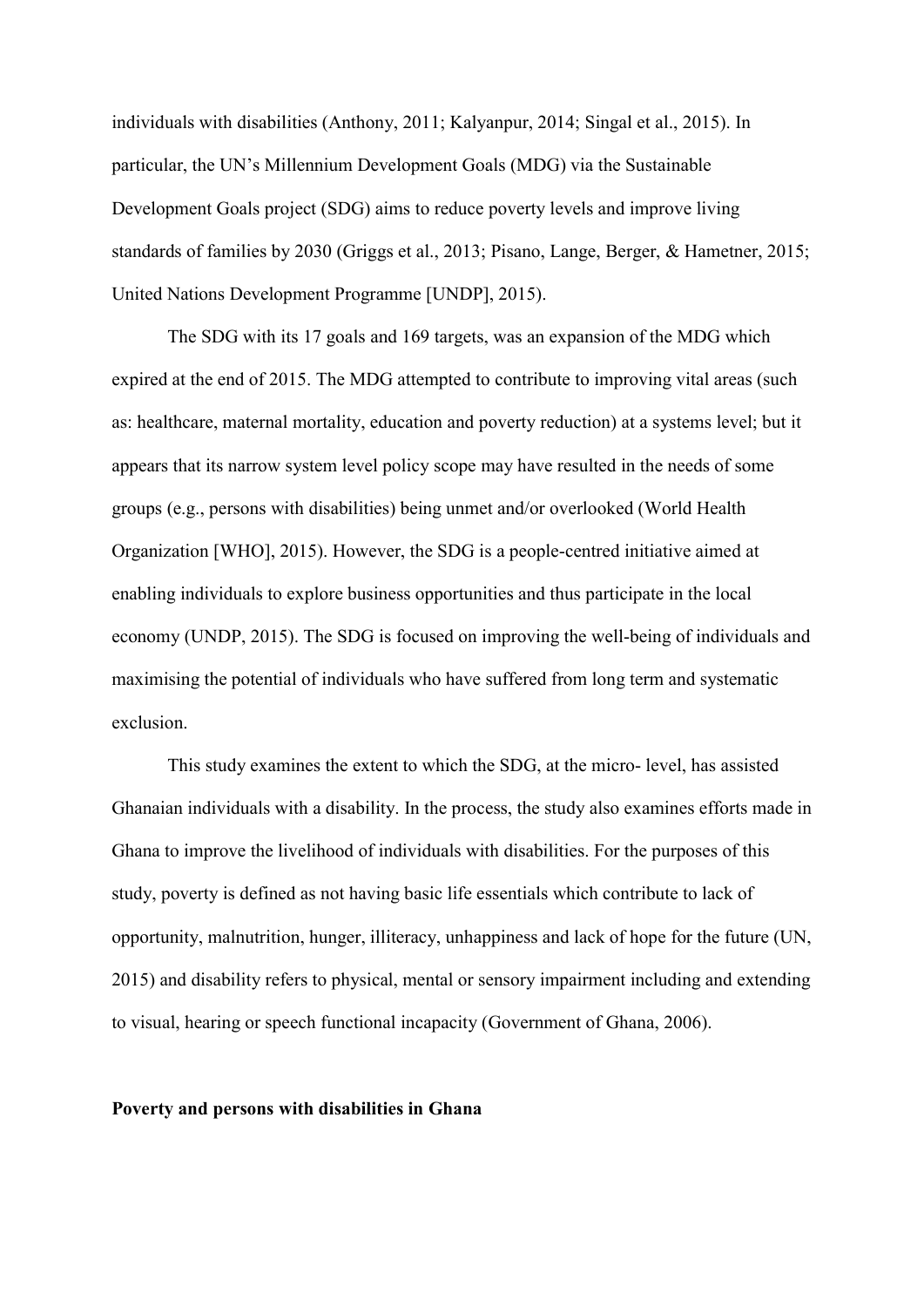The WHO (2011) has estimated that 10% of Ghanaian's have one or more kinds of disability and, within the education system in Ghana, there are around 30,000 students with disabilities in special education schools and inclusive education schools (Ministry of Education, 2013). Such a volume of numbers creates a unique challenge, not only due to poverty but also in determining how to allocate very limited resources among individuals who have already been marginalised from the mainstream society in term of economic, social, and cultural participation.

Notably, the poverty levels of individuals with disabilities are higher than any other sub-group of individuals without a disability (Filmer, 2008; McClain-Nhlapo, 2007). According to the United Nations Children's Fund (UNICEF) (2007), poverty affects individuals with disabilities in two ways: firstly, disability lowers family income, as typically an able-bodied family member has to forgo work opportunities to care for the family member with a disability; and, secondly, individuals with disabilities are usually unable to work and thus remain dependent on others. Hence, local and international disability support advocacy groups are adopting pragmatic approaches to creating worthwhile economic opportunities for individuals with disabilities, so that they can engage in the local economy (WHO, 2011).

 Compounding the vulnerability and disadvantage of individuals with disabilities are negative societal stereotypes and unhelpful cultural views that prevail in Ghana (Agbenyega, 2003; Avoke, 2002; Kassah, 2008). For instance, superstitious beliefs about causal reasons for disability are pervasive in Ghana; simply put, individuals with disabilities are believed to be receiving supernatural punishment for their supposed wrongdoing. These beliefs are well entrenched within the socio-cultural milieu of Ghanaian society, which further contributes to stigmatisation, labels, and public shaming of individuals by name calling (e.g., sick person, stupid person, retard, idiot, dumb, imbecile). The impact of this negatively devalues the ability and capacity of individuals with a disability. These views further contribute to the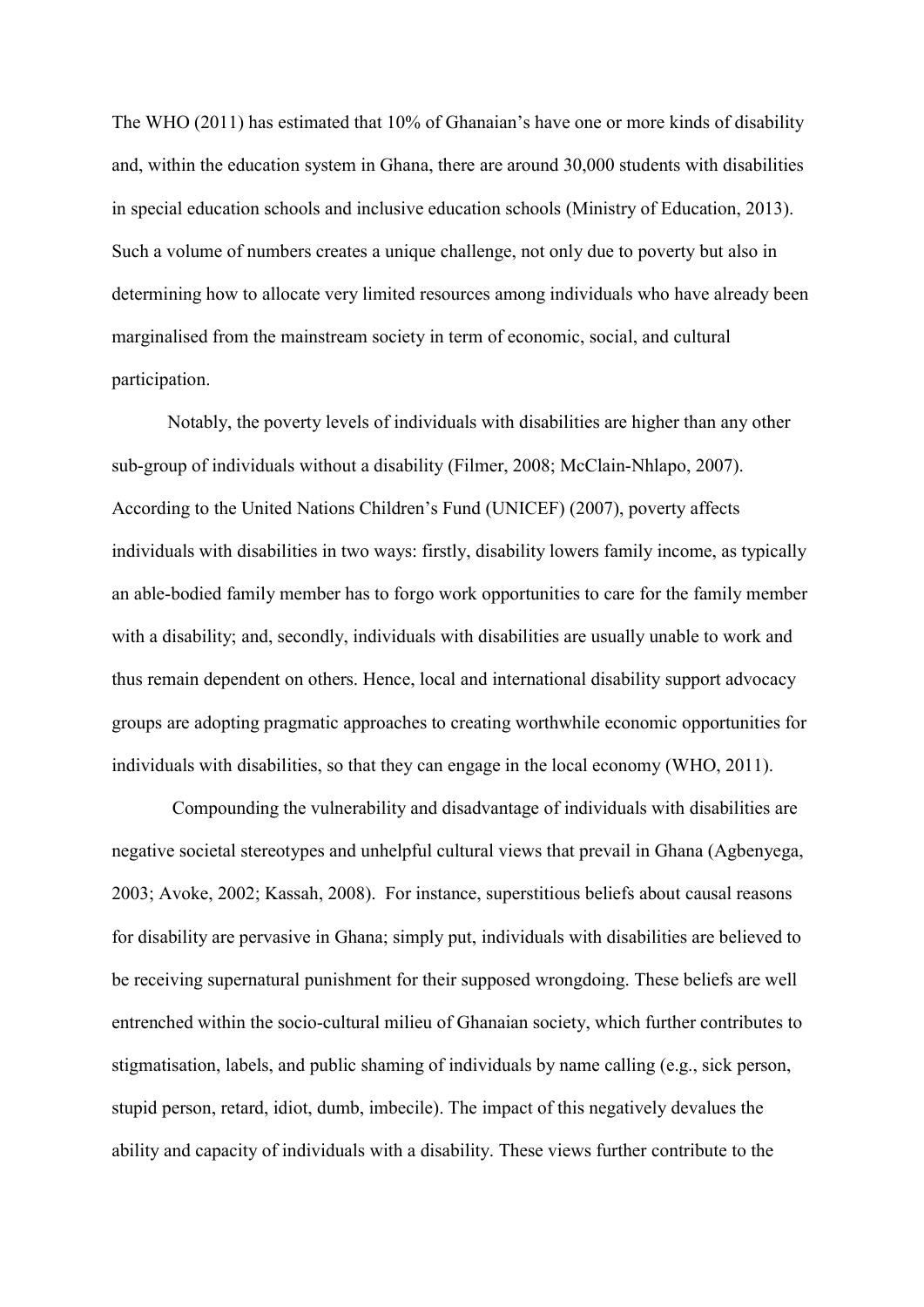disempowerment of individuals with disabilities, move them to the margins, and restrict their entry to normal means of participation in society through social channels, employment or education (Avoke, 2002; Baffoe, 2013; Danso, Ayarkwa, & Dansoh, 2011; Naami & Hayashi, 2012). Societal attitudes and views about individuals with disabilities in Ghana need to be given urgent reconsideration, by means of public education and providing accurate information. However, it is unclear at a systems level which policies in Ghana empower individuals with disabilities.

In terms of poverty among individuals with disabilities within the Ghanaian context, there is a positive correlation between disability and poverty because individuals with disabilities are usually excluded from active economic participation or often overlooked by the labour market (Avoke, 2002; Kassah, 2008). Even if individuals with a disability are successful in securing a job, they are highly likely to be underemployed or underpaid, which consequently reduces their earning power (Kassah, 2008). This economic disparity, in the case of individuals with disabilities, is further pronounced by deficits in skill levels due to lack of education and formal training (Kassah, Kassah, & Agbotta, 2014; Naami, Hayashi, & Liese, 2012; Opoku, Badu, Amponteng, & Agyei-Okyere, 2015). This deprivation of access to formal learning, coupled with limited access to skills-based education, may account for high rates of unemployment among individuals with disabilities, over and above the rates that might be expected due to antipathetic views concerning disability by Ghanaian society (Kassah et al., 2014; Naami et al., 2012; Opoku, Mprah, Dogbe, Moitui, & Badu, 2017). Individuals with disabilities are arguably one of the most disadvantaged groups in Ghana because they are not welcome in mainstream society and they are not given opportunities to meaningfully engage in community settings; consequently, they are effectively prevented from participating in the local economy.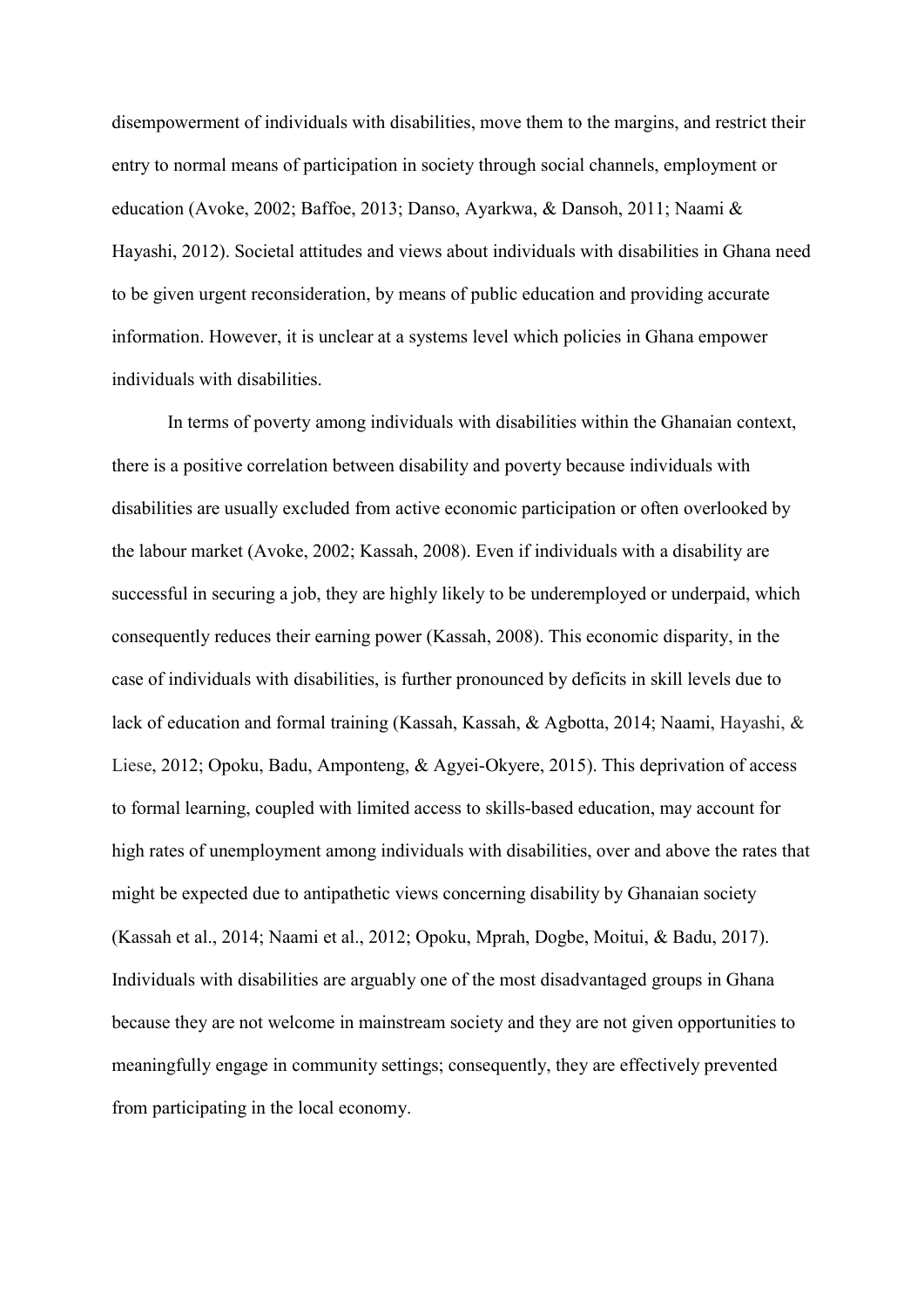While some individuals with disabilities are able to rely on the generosity of members of their family or community, there is no other avenue for them to seek more formal government support (Kassah, 2008). If families are themselves poor, individuals with disabilities have to resort to begging as a means of survival, which is a graphic indicator that individuals are living below the poverty line (Kassah, 2008). According to Kassah (2008) and Naami et al. (2012), individuals with disabilities justify their involvement in begging due to the lack of jobs open to them and their limited employability skills. In the global context, the notion of individuals with disabilities being beggars has become a cultural norm in societies across the world, and this has contributed to their visibility in streets, churches, and public places, which further ostracizes them from society (Groce, Loeb, & Murray, 2014).

Proponents of the social model of disability make a strong argument for the removal of obstacles (e.g., poverty, lack of formal and vocational education, etc.) for individuals with disabilities (Oliver, Sapey, & Thomas, 2012; Swain, 2004; Thomas, 2004). Thus, there is an urgent need to investigate the possibility of utilising the SDG to alleviate poverty among individuals with disabilities. Specifically, poverty should be tackled as outlined in Goal 1 of the SDGs, which states that this will occur through:

- Building a resilient population to overcome poverty;
- Promoting equal rights for economic participation through education;
- Committing to improving the livelihood of people living on less than \$2 a day;
- Providing skills training for their marketability; and
- Developing appropriate national social protection to improving the living conditions of individuals with with disabilities (UN, 2015, p. 19).

Accordingly, the question investigated in this study is: what impact has these objectives had on people who are disabled, and thus the most vulnerable members in the community? The dominant discourse on disability issues should revolve around supporting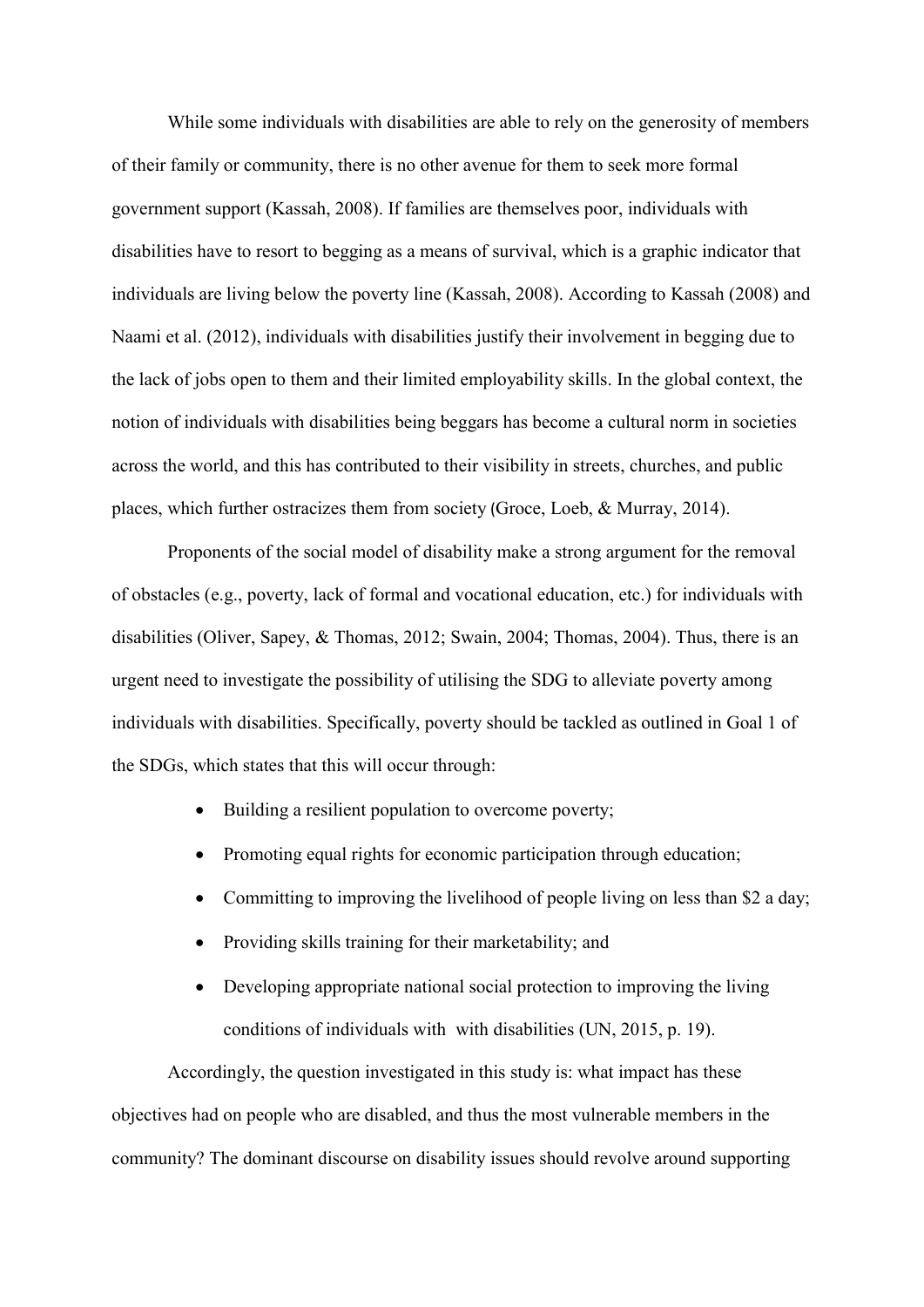individuals with disabilities to participate equally in society. This implies listening to the voices of individuals with disabilities to determine how to best overcome social barriers and limitations to equal participations as per the SDG (Goal 1) policy framework.

#### Method

## Study participants

Data was collected by the first author as part of a project to document efforts towards allevating poverty among individuals with disabilities in Ghana. The data was collected in March-June, 2016 in the northern region of Ghana. Participants were recruited from four of 20 districts in Northern region of Ghana, specifically the four district capitals of Tamale Metropolitan, Yendi Municipal, East Gonja and West Mamprusi. The participants were drawn from the membership of the local Disability Peoples' Organisations (DPO), thus this study was only able to recruit individuals with physical, visual or hearing disabilities. In each district, the DPOs had meetings once a month, so arrangements were made for the interviews to be conducted at these meeting times.

 After collecting data from 48 participants in four districts, data saturation was experienced, that is no new themes were emerging (Fusch, Lawrence, & Ness, 2015), thus the first author decided to halt any further recruitment of participants. Table 1 summarises the demographic characteristics of participants who took part in the study. Eight participants were executives of DPOs and were also members of the fund management committee. The types of disabilities were represented by: 22 participants with physical disabilities; 15 with visual disabilities, and 11 with hearing disabilities. Twenty particpants were male and 28 were female. Sixteen participants had no formal qualifications; 11 had primary school qualifications; seven had secondary qualifications; four had tertiary qualifications and ten had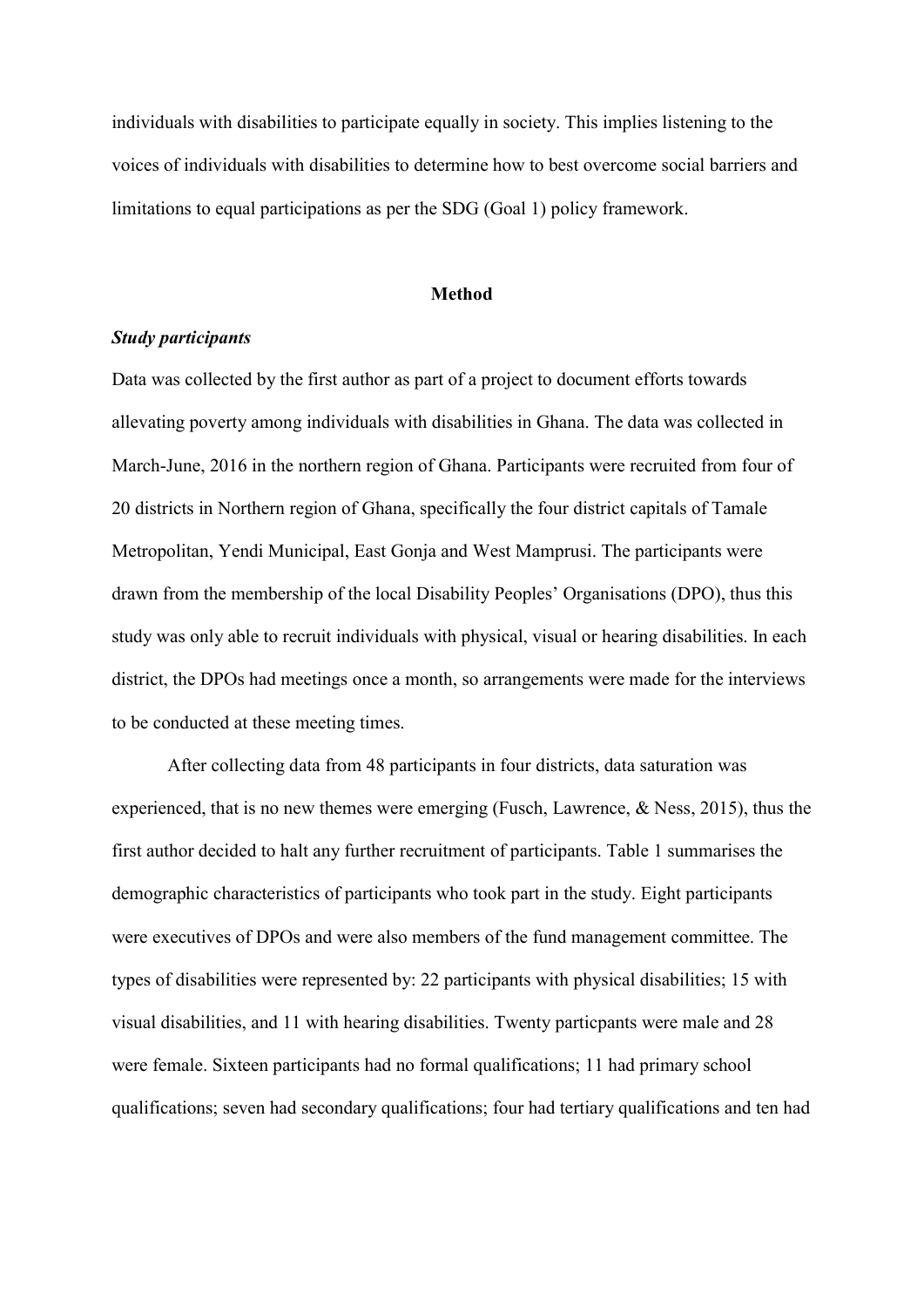professional qualifications. Twenty-two participants were single; 15 were married; five were divorced and six were widowed.

| <b>Type of Disabilities</b><br>Physical disability<br>22<br>46<br>15<br>31<br>Visual disability<br>Hearing disability<br>11<br>23<br><b>Sex</b> | Category | Frequency | Percentage (%) |
|-------------------------------------------------------------------------------------------------------------------------------------------------|----------|-----------|----------------|
|                                                                                                                                                 |          |           |                |
|                                                                                                                                                 |          |           |                |
|                                                                                                                                                 |          |           |                |
|                                                                                                                                                 |          |           |                |
|                                                                                                                                                 |          |           |                |
|                                                                                                                                                 |          |           |                |
|                                                                                                                                                 | Male     | 20        | 42             |
| 28<br>58<br>Female                                                                                                                              |          |           |                |
|                                                                                                                                                 |          |           |                |
| <b>Marital Status</b>                                                                                                                           |          |           |                |
| 22<br>46<br>Single                                                                                                                              |          |           |                |
| 15<br>31<br>Married                                                                                                                             |          |           |                |
| Divorced<br>5<br>10                                                                                                                             |          |           |                |
| Widowed<br>6<br>13                                                                                                                              |          |           |                |
| <b>Education Status</b>                                                                                                                         |          |           |                |
| 11<br>23<br>Primary                                                                                                                             |          |           |                |
| $\overline{7}$<br>15<br>Secondary                                                                                                               |          |           |                |
| Tertiary<br>$\overline{4}$<br>8                                                                                                                 |          |           |                |
| Professional<br>21<br>10                                                                                                                        |          |           |                |
| 33<br>16<br>None                                                                                                                                |          |           |                |
|                                                                                                                                                 |          |           |                |
| Age of participants                                                                                                                             |          |           |                |
| $21 - 30$<br>17<br>35                                                                                                                           |          |           |                |
| $31 - 40$<br>13<br>27                                                                                                                           |          |           |                |
| $\overline{7}$<br>$41 - 50$<br>15                                                                                                               |          |           |                |
| 51-60<br>$\,$ $\,$<br>17                                                                                                                        |          |           |                |
| $\overline{3}$<br>61-70<br>6                                                                                                                    |          |           |                |
| Occupation                                                                                                                                      |          |           |                |
| $8\,$<br>Farmers                                                                                                                                |          |           |                |
| 12<br>Apprentice<br>17                                                                                                                          |          |           |                |
| $\overline{3}$<br>25<br>Teachers                                                                                                                |          |           |                |
| $\tau$<br>Students<br>6                                                                                                                         |          |           |                |
| 18<br>15<br>None                                                                                                                                |          |           |                |
| 37                                                                                                                                              |          |           |                |

# Table 1: Demographic Characteristics of Participants

Data collection procedure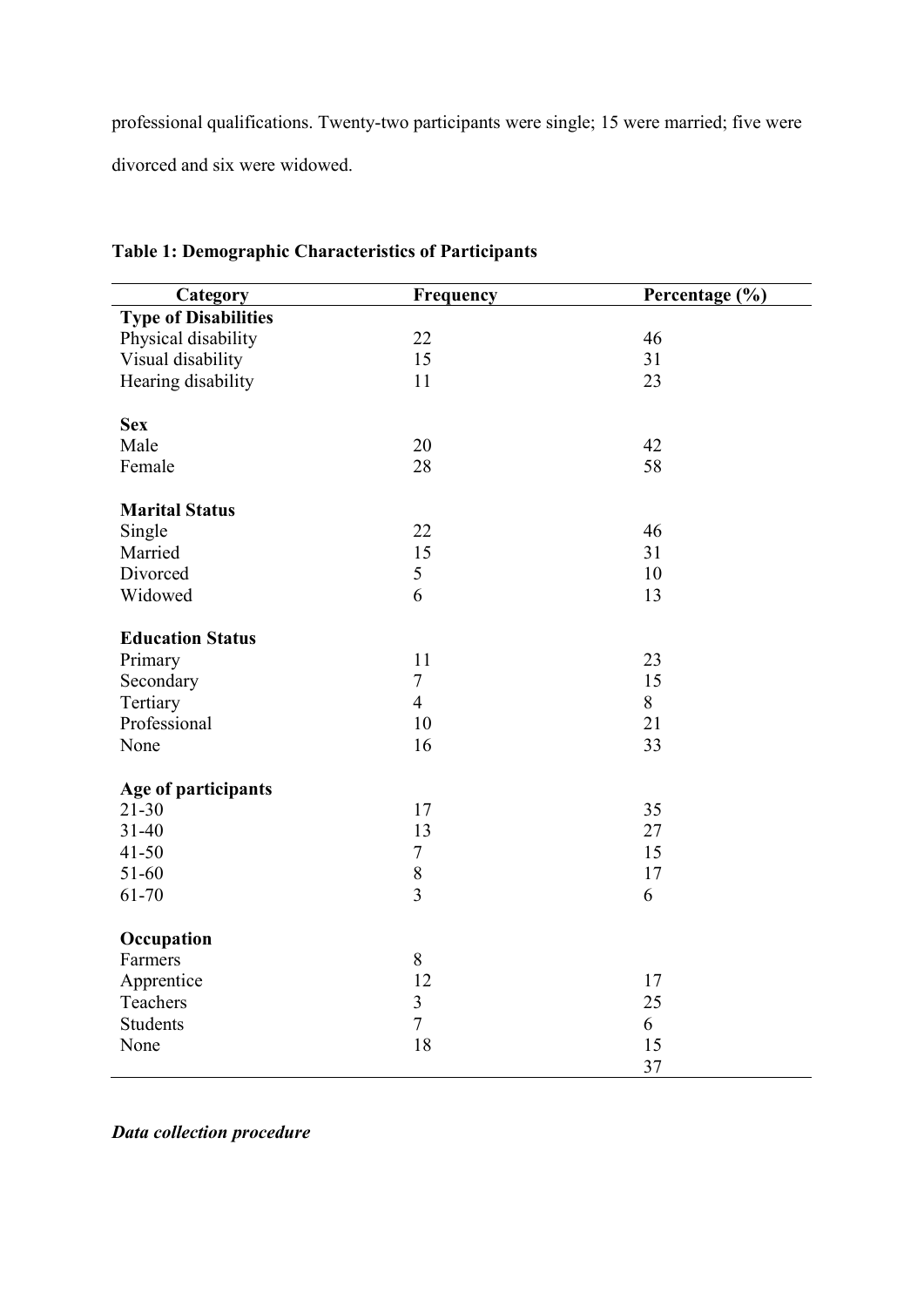Face-to-face interviews were organised to gather first-hand information from the participants on their views about poverty, access to education and employment, and their means of livelihood. Interviews were audio-recorded with the permission of the participants. The use of semi-structured interviews provided a flexible and relaxed format for discussion between the interviewer and participants, which was designed to elicit rich data (Denscombe, 2003). Most questions were open-ended and were sometimes followed up by probe questions or other serendipitous conversation, which allowed the participants to freely discuss their views and experiences in detail. The interview was organized into two segments: one about the participants' living conditions and the other focused on coping strategies adopted by participants. The first author conducted the interviews and responded to any questions or concerns raised during the interviewing process.

The Ethics Review Committee of Kwame Nkrumah University of Science and Technology in Kumasi, Ghana approved this study. A letter was sent to the Regional Executive Office of the DPOs in the region and arrangements were made with all District Executives to give their members prior notice about the intended study. The study objectives were explained to all potential participants and those who agreed to take part in the study gave their written informed consent before they were interviewed. In addition, the participants had the opportunity to discuss any issues in detail and without any restrictions. Participation in the study was voluntary and participants were free to withdraw at any point in time without consequences. In addition, the participants were assured that their identity would be kept anonymous throughout the study by the researchers removing participant identification from all recordings and subsequent data files.

Although the interviews were conducted in English, the participants were invited to speak in Twi, which is a common language in Ghana, if they were unable to fully express their views in English. This was translated into English (by the first author who is fluent in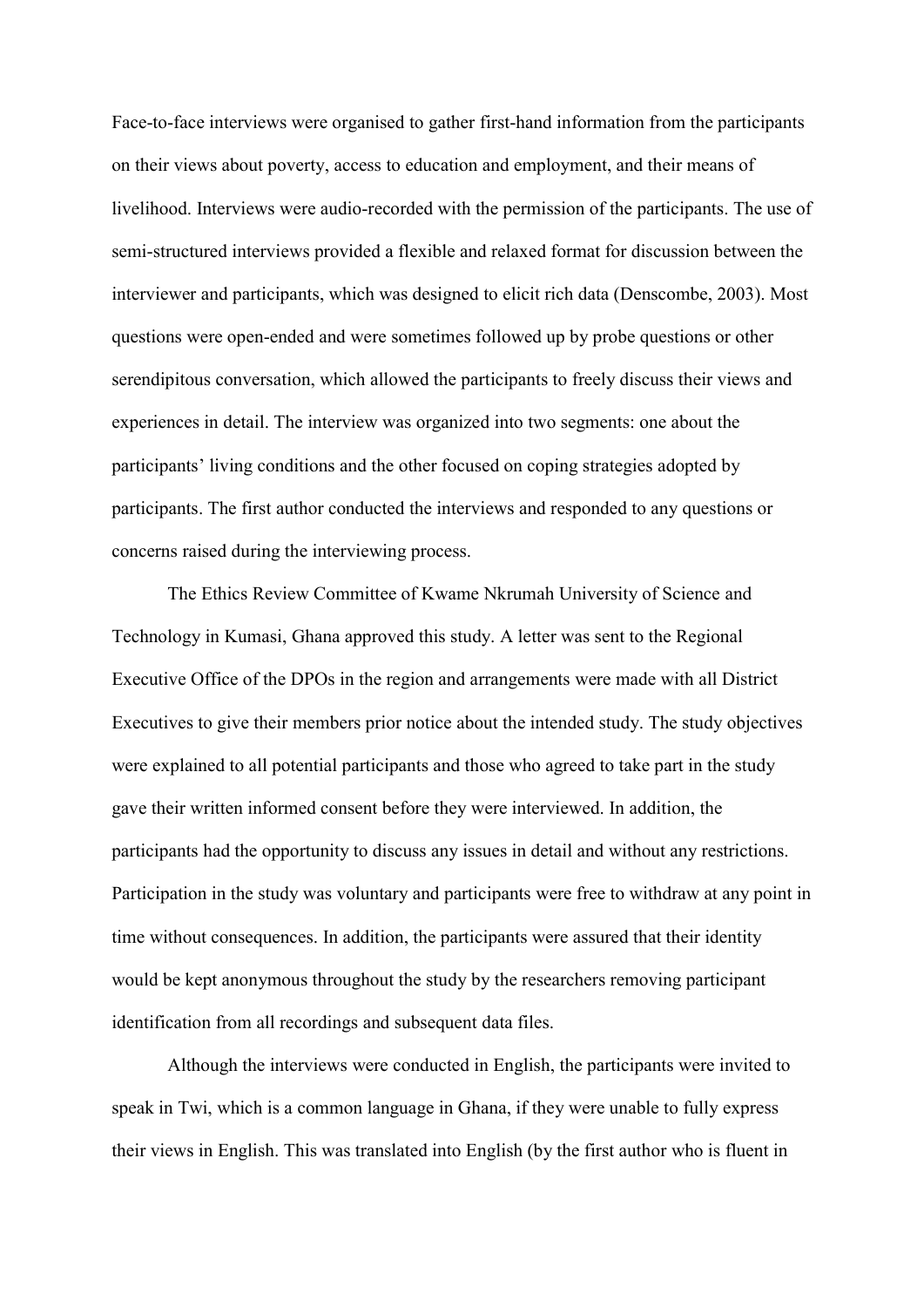both English and Twi) during the transcription process. In the case of the hearing impaired participants, the researchers hired a sign language interpreter who assisted in the process of communication during the interviews with the participants. The interpreter voiced the translation of sign language to English into the audio recording.

## Data analysis

The study was underpinned by a constructivist methodology of capturing lived experiences through perspectives of the participants. Based on this, audio transcripts were sent to participants to confirm whether their views had been accurately represented, and corrected or amended as required. This process enhances the quality of data for reporting and hence improves the rigour of study findings (Creswell & Miller, 2000).

Content analysis, following O'Leary's (2017) six steps, was undertaken. The steps followed were: reading through data; organising and coding; searching for patterns and interconnections; mapping and building themes; building thematic data and drawing conclusions. The first author and second author began the process by transcribing the audiorecorded interviews verbatim after listening to portions of the audio recording multiple times to ensure accuracy. In the process of reading through the transcripts, a list of concepts and meanings were generated and relationships were established among the concepts. The data were categorised based on the objectives of the study, and relevant quotes were grouped into categories to form themes and sub-themes.

### **Results**

## Barriers faced in the communities

The participants discussed the challenges they faced in their respective communities. Several challenges were mentioned, but the majority of the themes were related to poverty, a lack of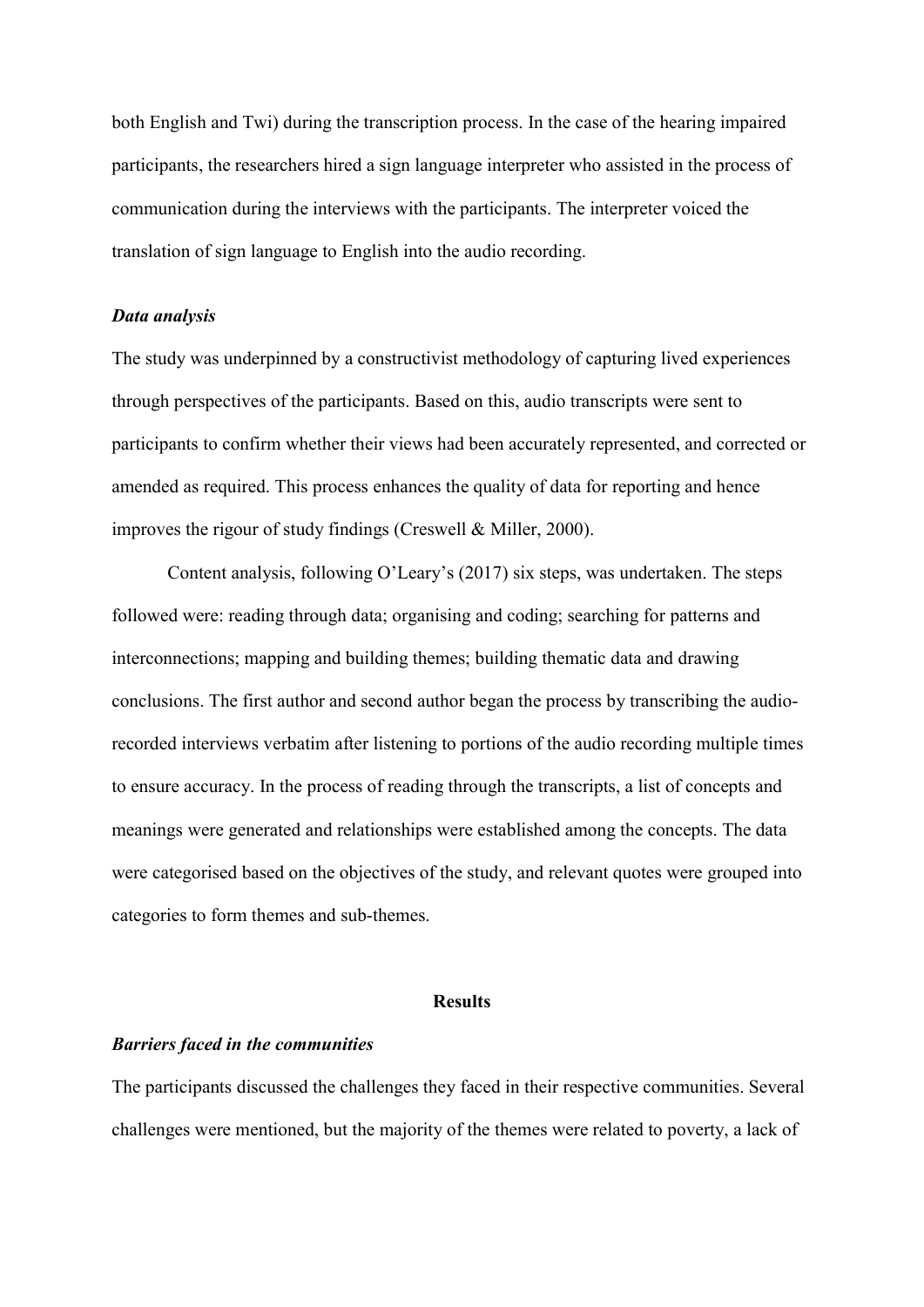education and training, inaccessible physical environments, and a lack of employment or employment prospects.

# Narratives of poverty

There was a general consensus among the participants that it is inevitable that persons with

disabilities will experience poverty. The participants acknowledged that they were poor as a

result of their inability to access the necessities of life and due to their respective families

being poor. Some of the responses are summarised as follows:

Many disables do not have money to feed them[selves]. I agree that disabled are poor because there are some jobs non-disabled can do to earn more money, disabled people can't do. That is why we are poor. Most disables are idle without jobs. [Visual disability 6]

Many disabled are poor because of the families they are coming from. Most families do not care for them because they don't have the means. I always pray to God to help me to survive. There is no money and at times what to eat is a problem for me. [Hearing disability 2]

I'm suffering in life as I don't have anyone to help myself. My father is a poor farmer who has so many responsibilities. Now he is old, so he is unable to work as expected. There is no one to sponsor my education. [Visual disability 10]

# Lack of education

Most participants reported limited opportunity to access education at any level. All participants recognized that formal education was a major stepping stone towards accessing jobs. They believed that without education, they had no chance of having access to a wellpaid job. Some participants wished that they had tried harder to pursue higher education (that is, tertiary education) in order to have marketable skills or abilities that might be attractive enough to employers to counter their disability. Some of the responses are summarised as follows:

I do hope that if I get the opportunity to go to school, I will be able to do something meaningful in life without relying on others. There is no one who is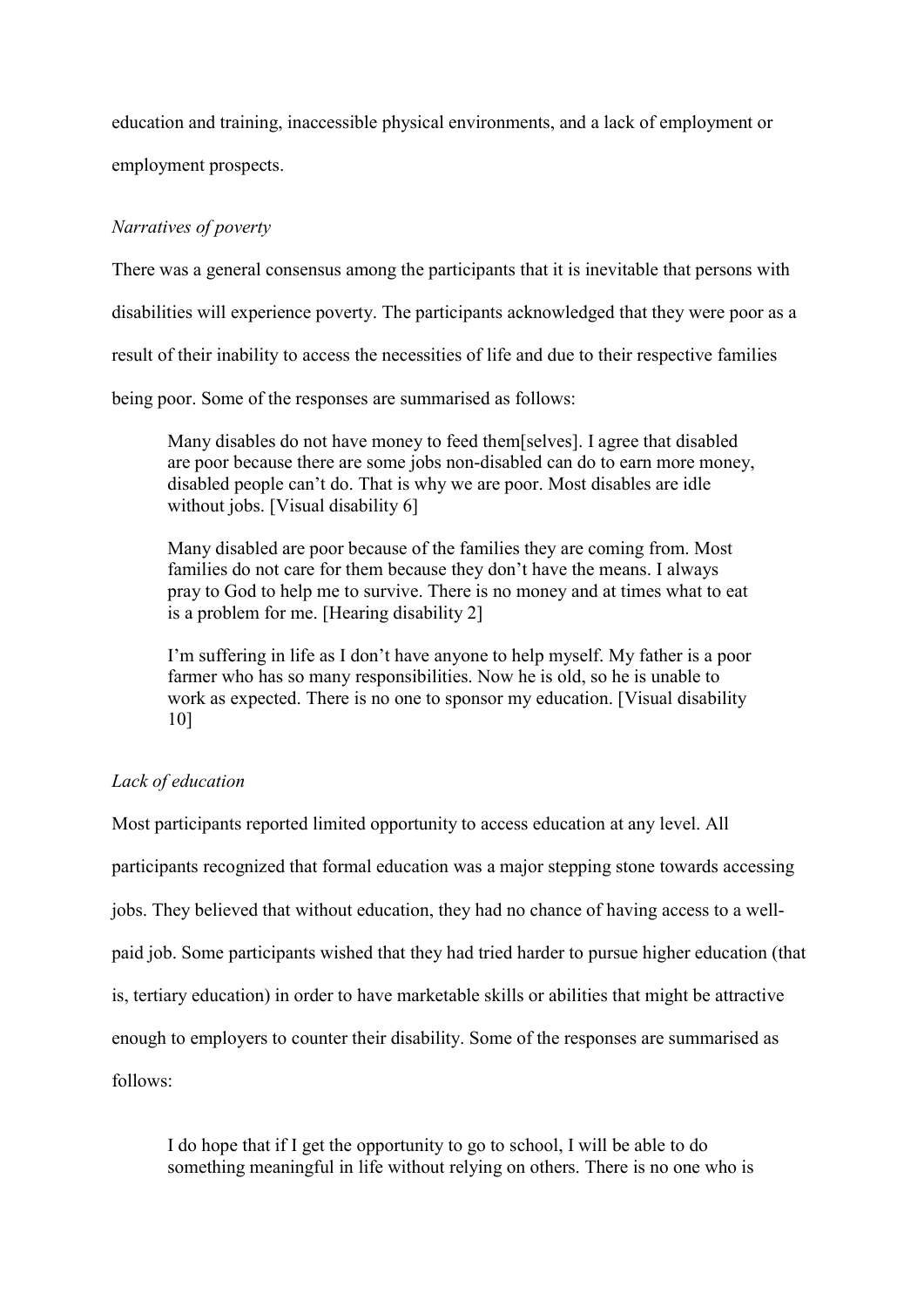ready to listen to me. I need genuine help but just that people don't want to help. They won't listen to you and what do you have to say. To them, disables are unimportant. [Visual disability 13]

To me, I suggest that society should help invest in the education of persons with disabilities. Once they do that they will be able to have a good life for the future. My immediate family is poor, and the extended family is not helping. They will tell you they are taking care of their children they don't have excesses to give out. I know what is ahead of me so I won't give up on education. [Physical disability 5]

Since I completed Senior High School, life has been difficult for me. It is now that I made up my mind that I have to do further education because I don't know what will happen tomorrow. I'm strong today and maybe tomorrow I will not be strong, so I have to further my education so that in future I will be able to support myself and my family. [Physical disability 18]

## Physical learning environment

Some participants mentioned the nature of the physical environment as a barrier which did

not enable them to continue school. According to participants, schools were built without

considerations to their needs, for instance no signs in Braille for visually impaired

individuals. It was worse for participants with a physical disability whose schools were more

than one storey high, as they could not access classrooms and facilities above the ground

floor. Some of the responses are summarised as follows:

The school is not accessible to me. When I'm on campus, without anyone helping me, I couldn't cope. The building was tall and not friendly, so if I want to go to class, somebody would have to carry me before I could attend lectures. I didn't report to the school authorities, but I'm blaming them for not thinking about persons with disabilities. [Physical disability 10]

In fact, I struggle in school with my wheelchair, and at times I feel like quitting the school. They have not put accessible places in schools. Disability could happen to either the rector or some lecturers in the school. I'm only pleading to them that if they want to put up infrastructures, they should make it in such a way that people with disabilities could move freely. [Physical disability 5]

Access to school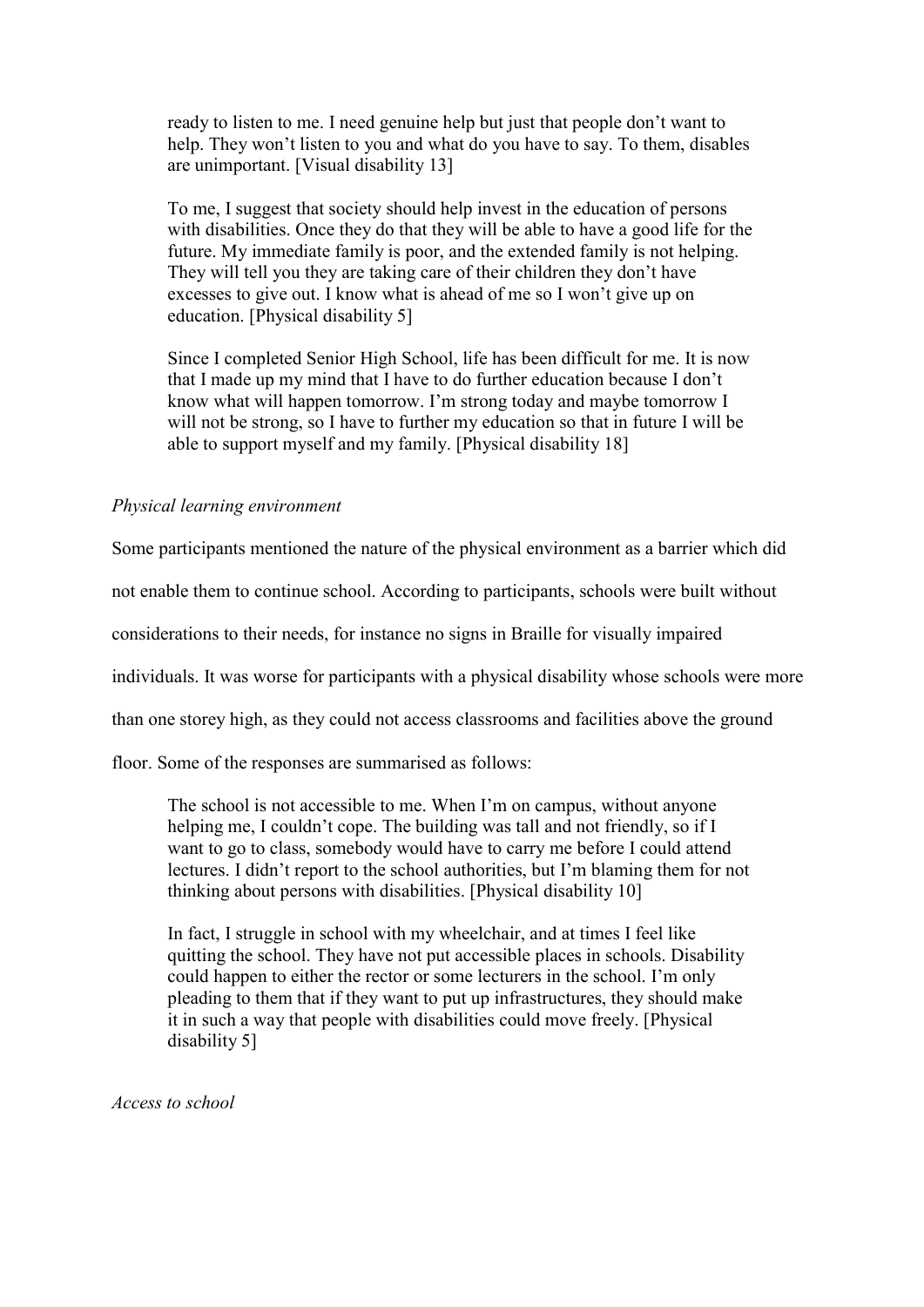On the other hand, some participants discussed that poverty denied them the chance to even attend school. According to them, their low-income family background resulted in their inability to pay for an education. They mentioned that since their family members were unable to provide them with the needed support for their education, other persons within the society were also unwilling to support them to go to school. Some of the responses are summarised as follows:

Hmmm! It is not easy. As at now, I'm not staying with my parents. I'm in this town because of education. My dad is not there, and my mum too is old so she can't support me in school. When I got admission, I was running helter-skelter for school fees. My friends were in class while I was looking for money to go and pay school fees. [Physical disability 10]

As a person with disabilities, you will not get support to further your education. Most of us lack support from our families. It wasn't easy, so I wrote to the assembly for funds, but they kept postponing and didn't give me the money for the fees. I couldn't go to school because of money. [Physical disability 16]

Due to lack of funds, some participants who were attending school had to combine

petty trading with study to support themselves whilst at school. One physically impaired person said, "now I'm selling recharge cards in my leisure time. I have little time to study due to the work I have to do [to] survive." Another visually impaired expressed that he struggled to pay school fees, buy books and pay for food. In general, multifaceted factors contributed to the inability of persons with disabilities to gain access to education.

## Lack of employment

There was a divergence in opinion as to why persons with disabilities were underemployed or unemployed. While some individuals said a lack of education accounted for lack of employment, others claimed that it was negative attitudes towards persons with disabilities in their society that accounted for them not having employment. Even if individuals had the appropriate qualifications and skills, employers were generally unwilling to employ them due to their disability. Some of the responses are summarised as follows: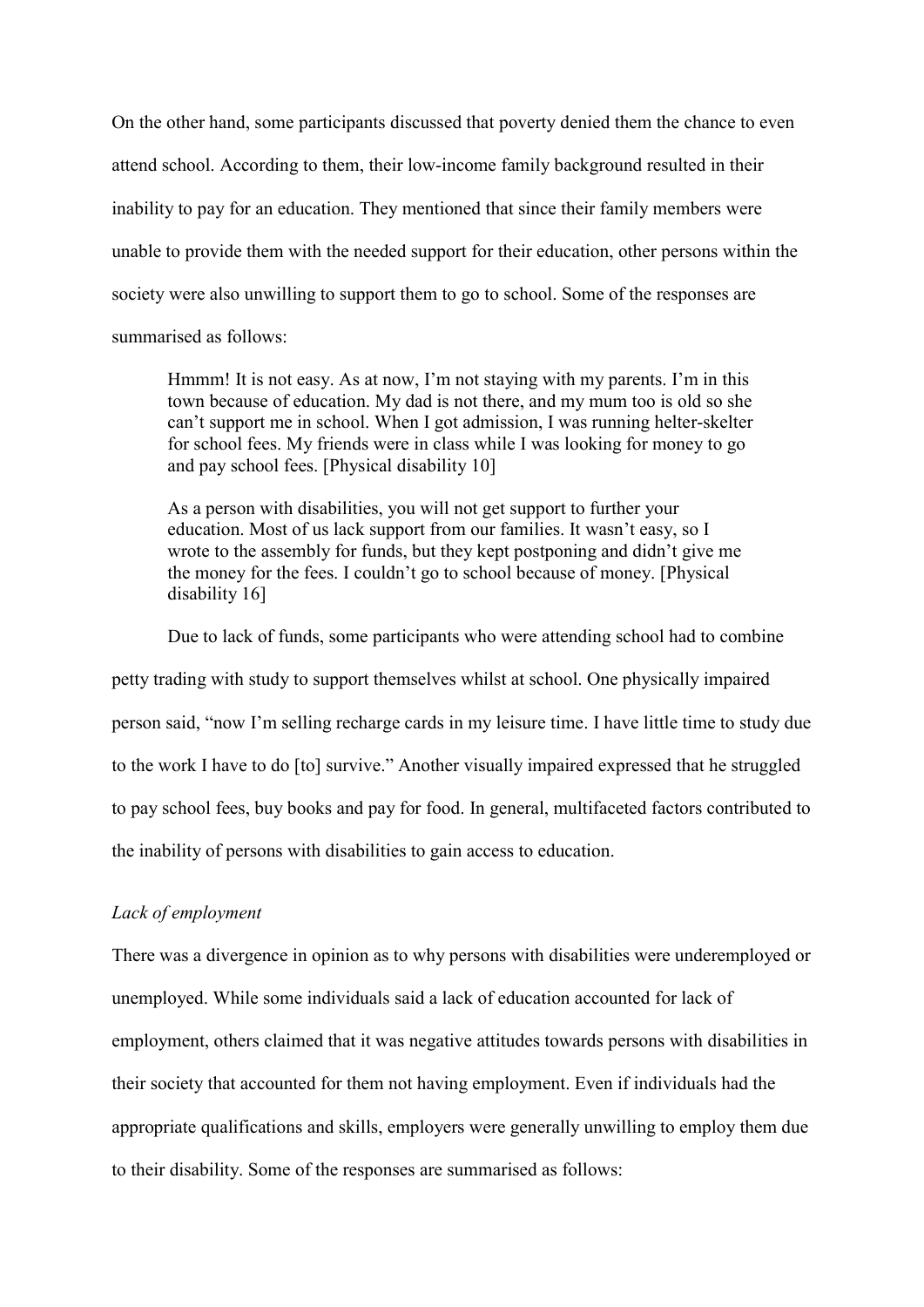Persons with disabilities are mainly poor because most employers won't employ them. Even where I'm working, my employer told me I'm disabled, and I won't be able to do the work. I responded that I could do the work since it's not my legs which I will use to do the work. We agreed that all of us would do the sweeping. I accepted since I wanted to prove a point to them. It pained me that they were using my disability as a basis to deny me a job. I didn't create myself so there is no need for people to judge me based on how I look. [Physical disability 19]

Although I'm disabled, it doesn't restrict my ability to function. I finished secretariat school in 2009, so I went for an internship in one organisation. Few weeks into the internship, they asked us to reapply for permanent employment. When we sent the applications, they only rejected mine. It was because of my disability that is why I was unable to get that opportunity. They picked all of them except me. [Physical disability 11]

# Begging for a living

Due to a lack of family or community support and the general difficulty for persons with a

disability to support themselves, some persons with a disability had no option other than to

engage in begging to survive. Begging had become the only viable method to support

themselves and their families. Some of the responses are summarised as follows:

Others are begging to survive due to lack of finance. So many of them resort to begging because they are always able to get money for their children every day. Most are not working, and if they don't get support from their family, they go to the street to look for help. [Physical disability 9]

Life is very hard for us, so it is not surprising that there are so many disables begging. They have to live, that is why some of our colleagues are begging on the roadside. I do understand them since I'm a disable. [Visual disability 4]

A lot of disables are by the road side due to lack of support. I feel pity for them whenever I see them by the roadside. Those I know, I always talk to them to stop begging and find something else to do. I'm not working, but I have been trying to live. [Physical disability 2]

Although persons with a disability were poor, they were not comfortable begging, but

circumstances have led them to do so. Similarly, others persons with disabilities who were

not beggars were against those who were involved in begging. Those who were not begging

believed that begging degrades the collective identity of persons with disabilities, hence the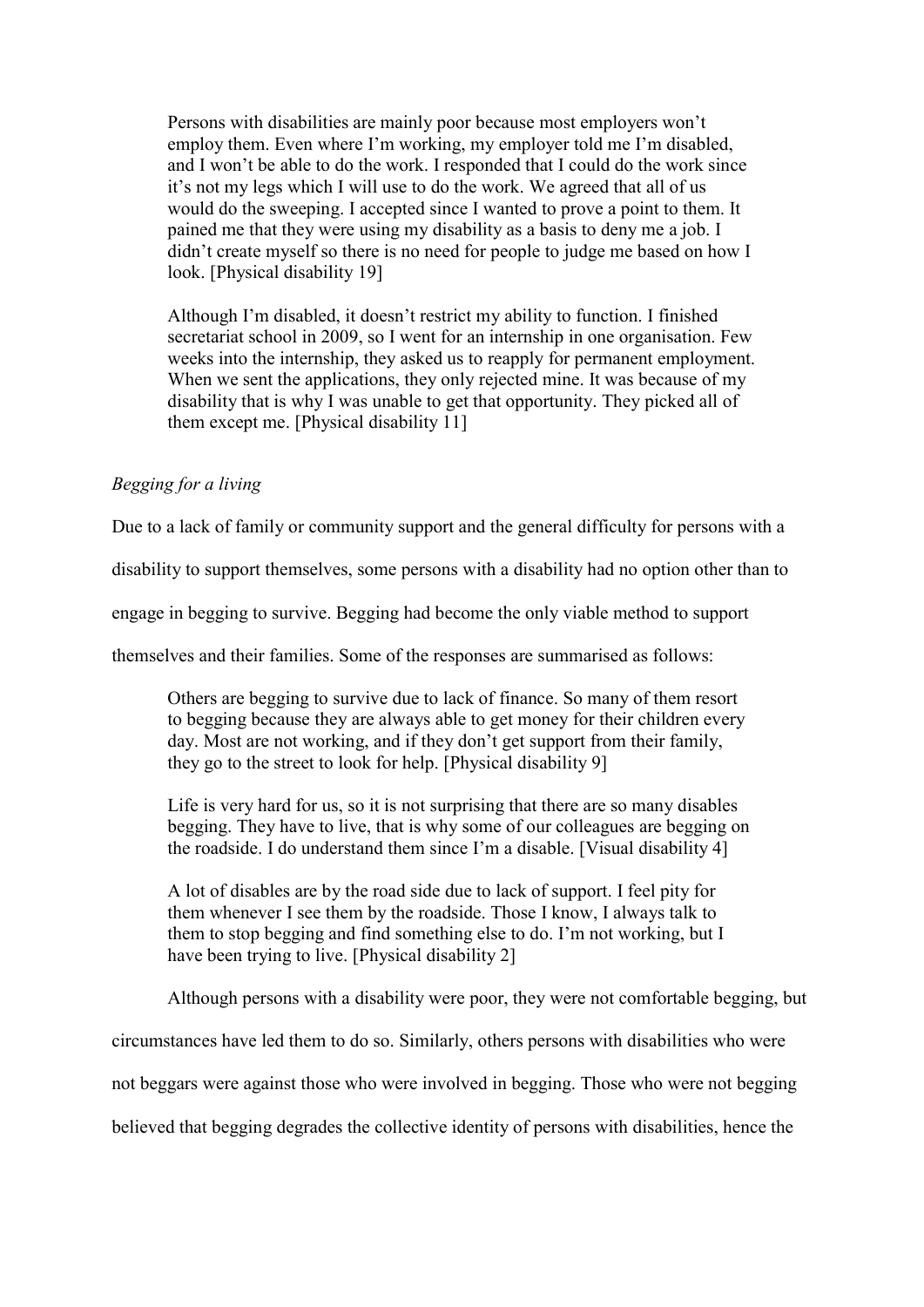need for them to quit begging and find something to do. Some of the responses are

summarised as follows:

When I see people begging on the street, I feel sad because how much can they make in a day to cater for their family especially in educating, feeding and clothing their children. I normally advise people who are on the street begging, but they will not take the advice so I think they are benefiting from the begging. [Physical disability 5]

I feel bad when I see disables begging in the streets because it leads to disrespect for disable persons. I sometimes talk to them and most of them will not listen to the advice. My last words are that, even though life is difficult for disabled but I will encourage them to look up to God. [Physical disability 1]

I don't support the disables who are begging in the streets because they should also learn skills and use them for a living. I sometimes talk to some of them because God himself doesn't support begging. I always tell them to stop and even if they will beg I tell them they shouldn't solely depend on it but should find something to do but some will tell you they can learn any employable skills. [Physical disability 4]

The notion of persons with a disability being beggars is the general perception that

people have of the identity of persons with disabilities. For those who were not begging, it

depicts an image of self-pity and hopelessness. Some participants said:

People see disables as beggars. At times I will be in my wheelchair and move by the roadside somebody will meet you on the way and give you money. They think all of us are beggars. That is the perception people have about us. They will eat faeces if they stop the begging. I'm totally against it. They should stop it and leave all to God. [Physical disability 8]

Now people in this community see every disabled person as beggars. They have made it general to cover everyone. At times someone will see me in my wheelchair going to town or taking a walk around, and they will come and give you money. I have been rejecting such things I'm proud to be employed. [Physical disability 10]

Although there is evidence of poverty among persons with a disability, begging as an

alternative means of survival is abhorred by others who were practising it. There is the need

to survive, but begging was seen as an embarrassment that tarnishes the collective image of

persons with a disability.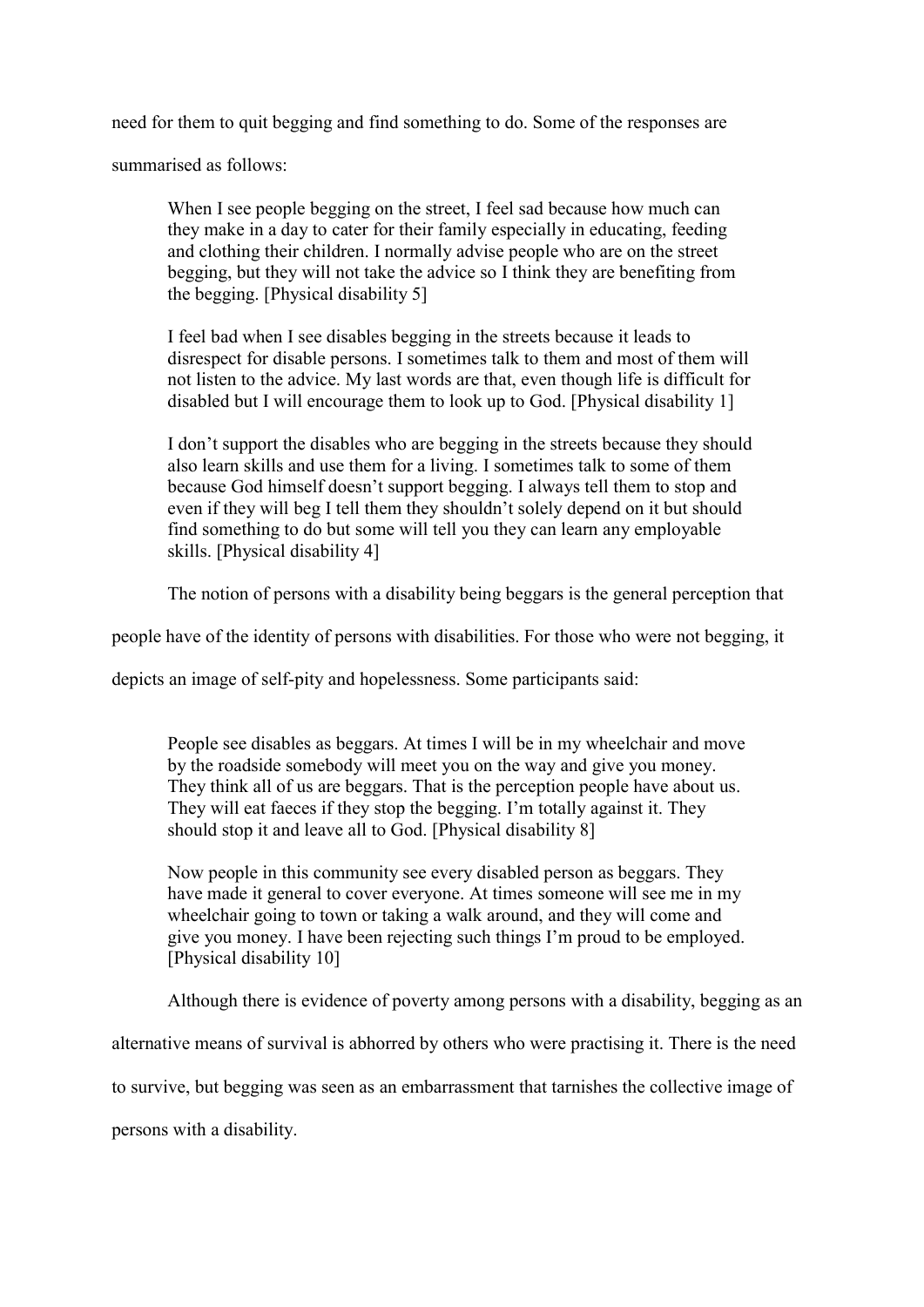### **Discussion**

This study explored the extent to which individuals with disabilities were supported to have a means of livelihood as outlined by Goal 1 of the SDG. The SDG aims to alleviate all forms of poverty among all persons with disabilities who have been found to be consistently poor. The MDG saw a financial injection into Ghana between 2000 and 2015 that addressed some core issues, but it did not prioritise challenges faced by persons with disabilities. Unfortunately, it appears that the SDG, which has a 15-year lifespan (2015-2030), is an exercise in political rhetoric because little has been done to remove barriers to education and employment or to alleviate family poverty. In terms of personal thematic narratives, this study found the following themes: serious hardship, chronic poverty, inability to cope with everyday expenses, limited access to formal education, obstacles in the physical environment that limited mobility, and lack of employment opportunities (Gregorius, 2016; Kassah, 2008; Naami et al., 2012; Opoku et al., 2015). Specifically, when participants' responses were aligned to the goals of the SDG, it was found that there was little evidence to suggest that any policy or funding initiative of the SDG directly assisted individuals with disabilities. For example, the notion that all individuals should have a minimum standard of living that is adequate was not supported by the findings.

When implementing Goal 1 of the SDG, it is apparent that countries have a crucial role to play when it comes to developing effective social programs to enhance the lives of the poor. This study found that Ghanaian society still envisions persons with disabilities as dependents. It seems apparent that Ghana has done little to improve negative cultural perceptions about persons with disabilities, which has had the consequence that persons with disabilities receive inadequate assistance to overcome societal barriers. This finding corroborates the findings of previous studies, which have reported that in the global context most societies have low expectations for persons with disabilities and, as such, little is done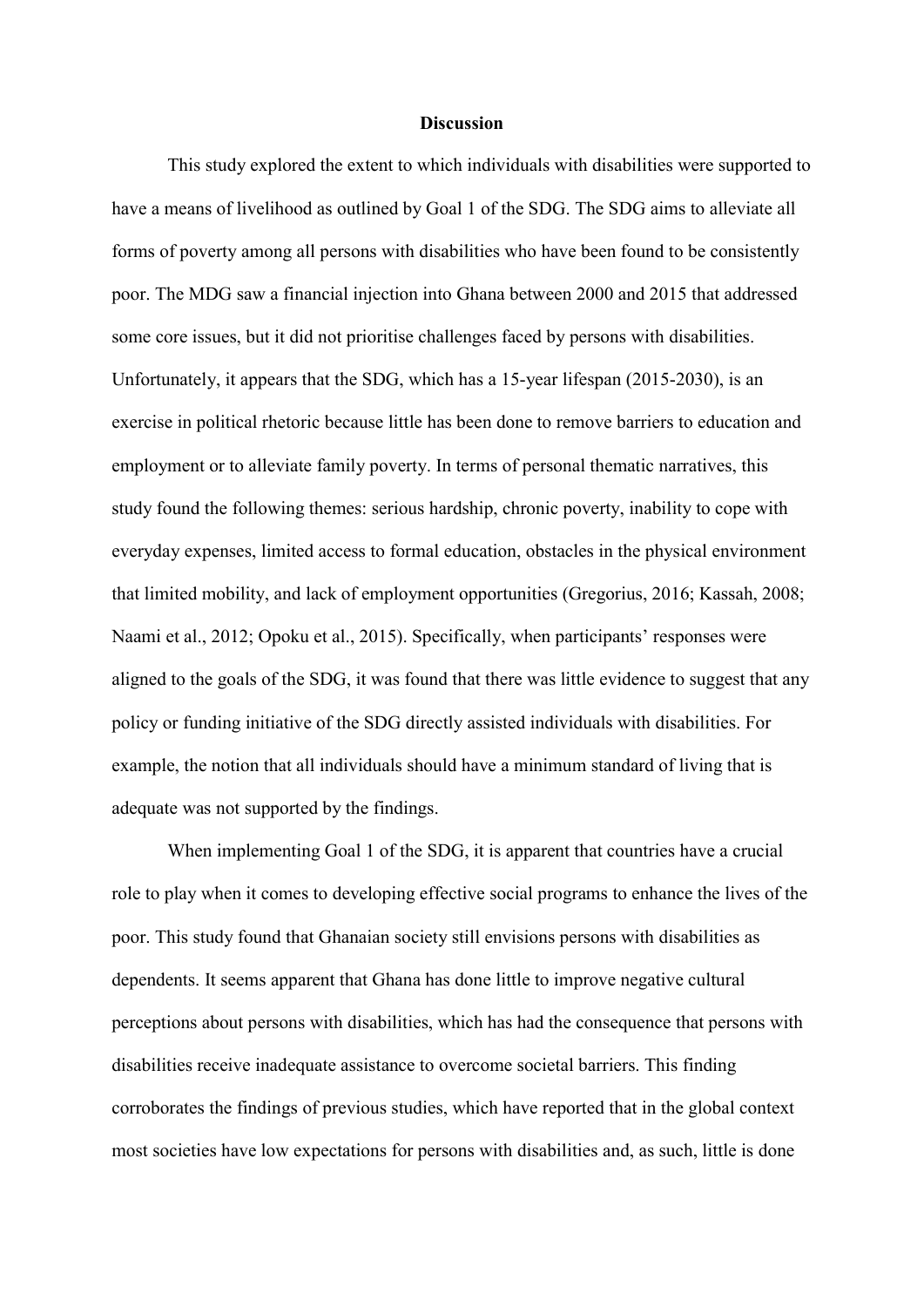to help them to access services that could improve their lives (Filmer, 2008; Kassah, 2008; Palmer, 2011).

The participants explained that their inability to access education was mainly due to restrictive physical environments that were not modified to cater for their disabilities and the lack of financial support for them to pursue further education. In particular, this study found that participants had to contend with hostile environments, which prevented them from accessing teaching and learning spaces in some school settings. Secondly, as expected, poverty was cited by participants as one of the main reasons for their inability to access education. This concurs with other studies (Anthony, 2011; Danso et al., 2011, 2012; Filmer, 2008; Kassah, 2008; Opoku et al., 2015; UNICEF, 2007; WHO, 2011), which have reported that poverty and hostile physical environments restrict equitable participation in education by persons with disabilities.

Given their limited education, it is not surprising that the participants reported that they had difficulty securing jobs. Moreover, Ghana faces significant difficulties in terms of job creation for its growing populace of approximately 29 million people. Since most of the participants did not have relevant academic qualifications, the finding that employers were disinclined to consider them for positions of employment was expected. This is in line with Kassah (2008), who reported that low academic qualifications could account for high rates of unemployment or underemployment among individuals with a disability in Ghana. It is pertinent to reiterate that, in Ghana, negative cultural perceptions about the work capacity of persons with disabilities mitigate against their efforts to find gainful employment. The belief that persons with disabilities are cursed, and thus their part in society is to survive on charity rather than seek employment, is widespread in Ghana (Agbenyega, 2003; Avoke, 2002; Baffoe, 2013).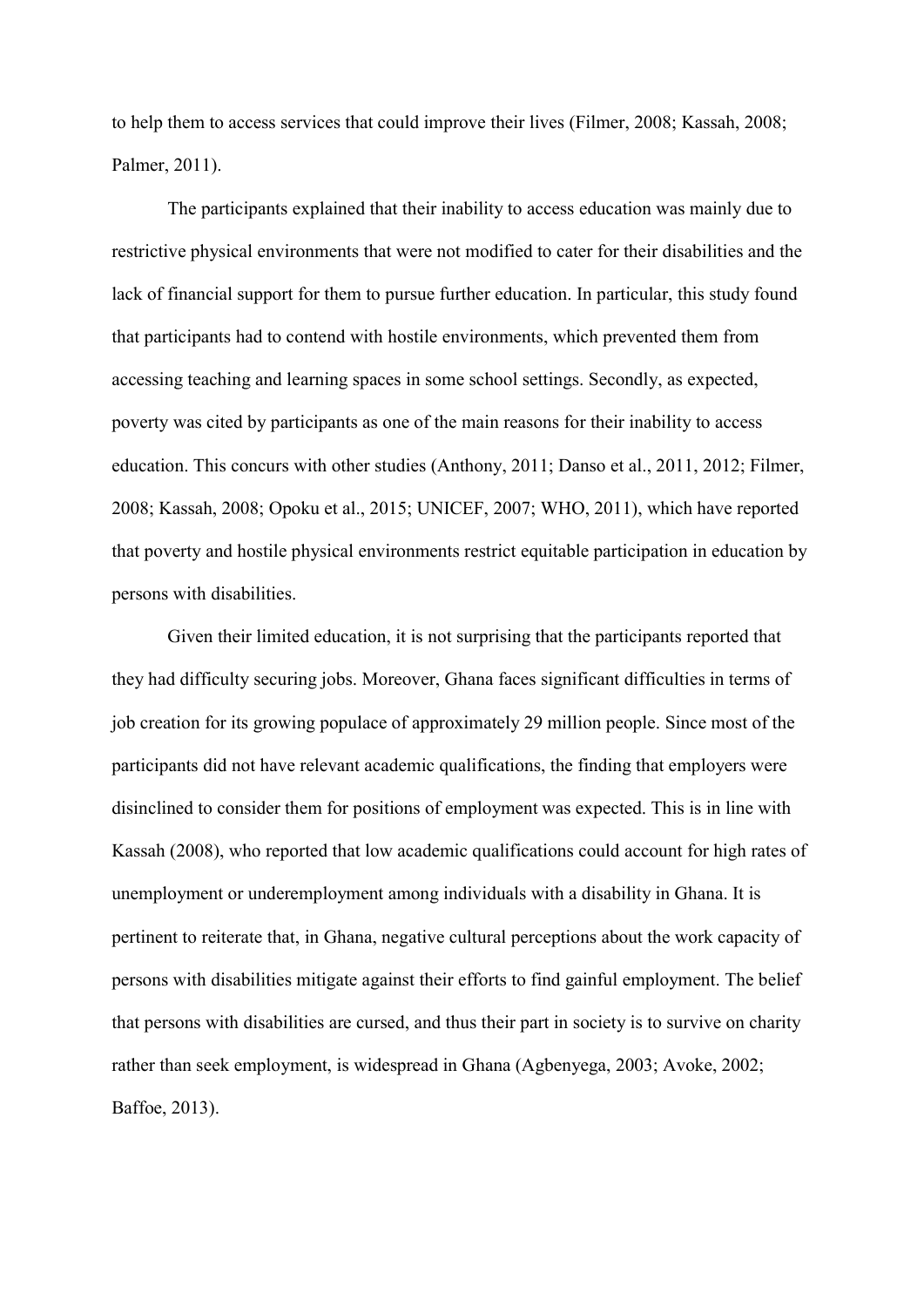The engagement by individuals with disabilities in begging is a means to an end. Consequently, participants recounted that this has resulted in some persons with disabilities becoming involved in begging. According to Kassah (2008), individuals with disabilities engage in begging due to unreliable income, rejection by their community, and the absence of systems to cater for their basic needs. Although some participants were unenthusiastic about the act of begging, it was apparently a necessity for survival. The incidence of begging by persons of disability is a setback in Ghana's efforts towards achieving an inclusive society because persons with disabilities are not being treated with fairness and dignity and, moreover, are not perceived as being capable of contributing to the economy. This reinforces the need for Ghanaian society to work towards empowering individuals with disabilities by enabling them to participate in the economy and thus receive recognition of their equal status in society. After such recognition, additional strategies and processes can be implemented. To this end, disability needs to be demystified in Ghanaian society so that persons with disabilities can be perceived as productive members of a developing society.

## Conclusion

This study presents an opportunity to the international community to pay attention to key issues which appear to be barriers to achieving SDGs. The study provides a range of evidence of the challenges that persons with a disability in Ghana face every day and this should give pause for serious thought by policy makers, the UN and its development partners with respect to addressing poverty. The incidence of poverty among persons with disabilities in Ghana is a problem that needs urgent attention, thus the SDG and Ghanaian government agendas need to be in alignment.

The international development and donor community could consider ways to positively affect the lives of persons with disabilities who were not helped by the MDG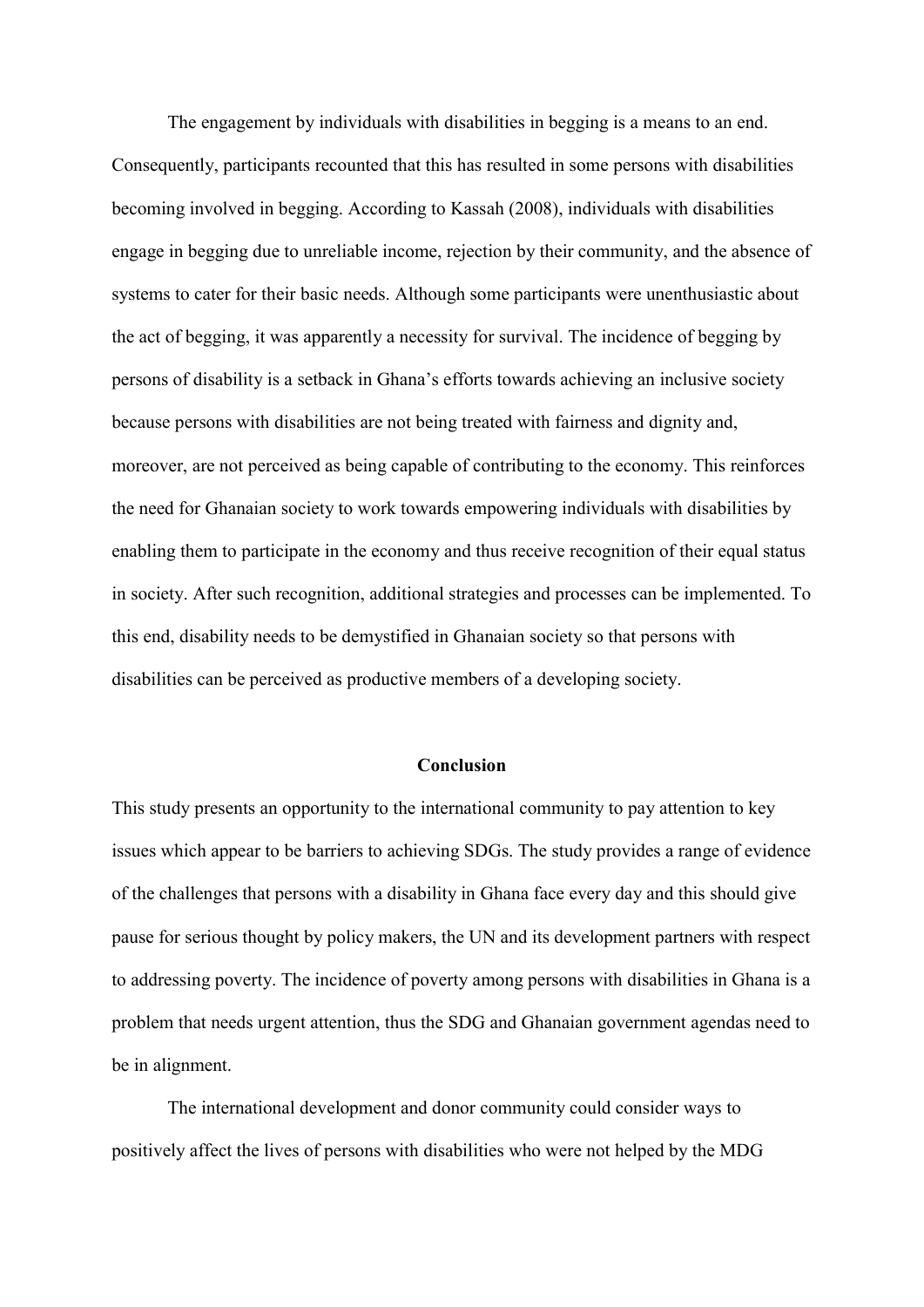(which expired in 2015). Issues of education and employment, as well as developing a blueprint for an inclusive society, should be prioritised as part of broad efforts to combat poverty and discrimination.

The study was limited to four districts in the northern region of Ghana (Tamale Metropolitan, Yendi Municipal, East Gonja and West Mamprusi), thus the results may not be generalizable to the entire population of persons with disabilities in Ghana. In addition, the study participants were all members of DPOs, whose views may not be representative of all persons with disabilities in the northern region of Ghana, given that they were already actively involved as advocates for equality. It is important for future studies to examine the experiences of persons with a disability who are not members of DPOs or reside in rural areas. Despite these limitations, the study presents a snapshot of the lived experiences of persons with a disability in the northern region of Ghana and, when considered in terms of the notion of 'fuzzy' generalization of case study findings (Bassey, 1999), it could be reasonably considered to inform contexts in other regions of the country.

## References

- Agbenyega, J. (2003). The power of labelling discourse in the construction of disability in Ghana. Paper presented at the Australian Association for Research in Education (AARE) International Conference, Newcastle, NSW.
- Anthony, J. (2011). Conceptualising disability in Ghana: Implications for EFA and inclusive education. International Journal of Inclusive Education, 15(10), 1073-1086.
- Avoke, M. (2002). Models of disability in the labelling and attitudinal discourse in Ghana. Disability & Society, 17(7), 769-777.
- Baffoe M. (2013). Stigmatization, discrimination and marginalization: Gateways to oppression of persons with disabilities in Ghana, West Africa. Journal of Education and Social Research, 3(1), 187-198.
- Bassey, M. (1999). Case study research in educational settings. Philadelphia, PA: Open University Press.
- Creswell, J. W., & Miller, D. L. (2000). Determining validity in qualitative inquiry. Theory into Practice, 39(3), 124-130.
- Danso, A. K., Ayarkwa, J., & Dansoh, A. (2011). State of accessibility for the disabled in selected monumental public buildings in Accra, Ghana. The Ghana Surveyor, 4(1), 1-19.
- Danso, A. K., Owusu-Ansah, F. E., & Alorwu, D. (2012). Designed to deter: Barriers to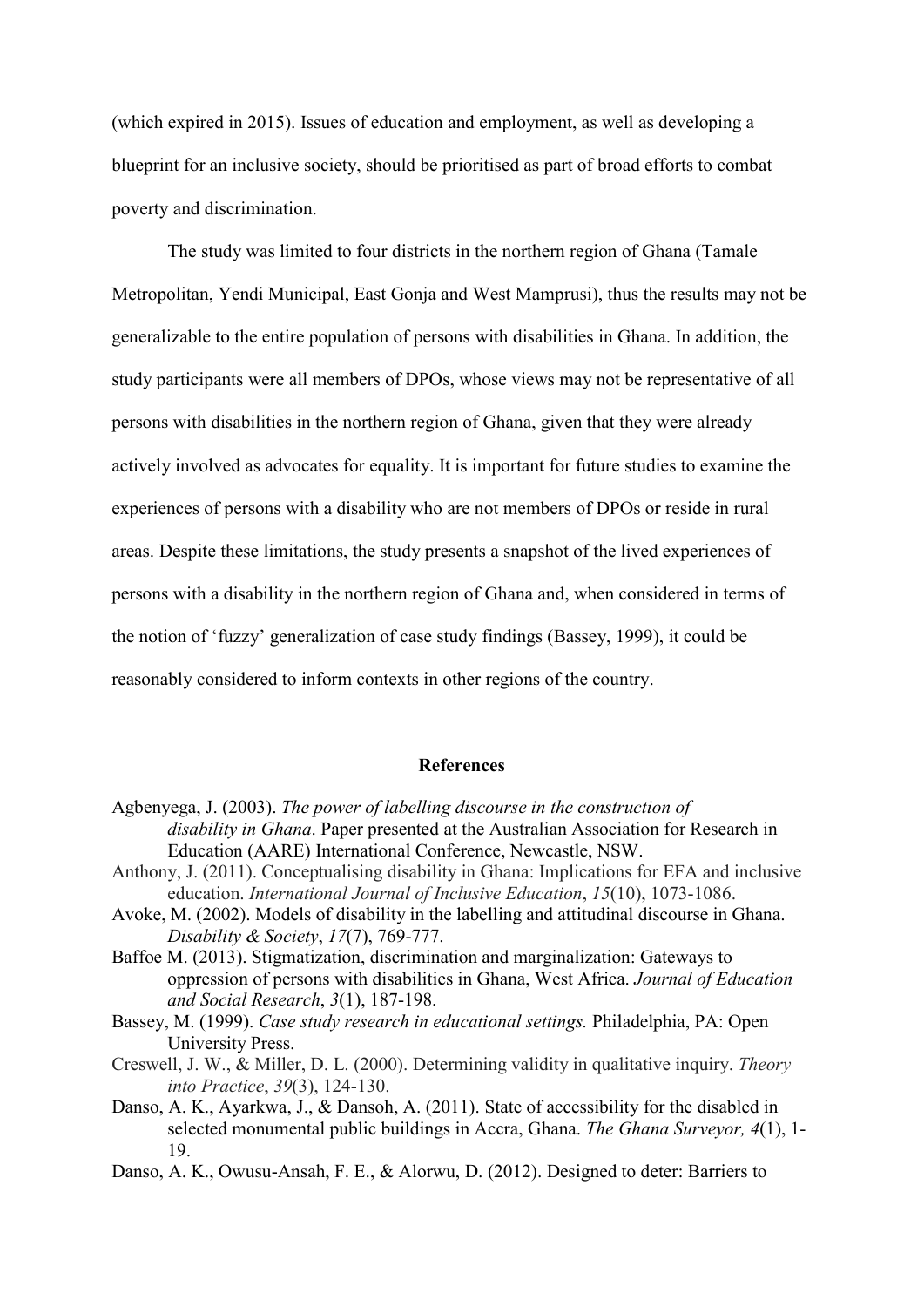facilities at secondary schools in Ghana. African Journal of Disability, 1(1), 1-9.

- Denscombe, M. (2003). The good research guide: For small scale social projects. Philadelphia, PA: Open University Press.
- Filmer, D. (2008). Disability, poverty, and schooling in developing countries: Results from 14 household surveys. The World Bank Economic Review, 22(1), 141-163.
- Fusch, P. I., Lawrence, R., & Ness, L. R. (2015). Are we there yet? Data saturation in qualitative research. The Qualitative Report, 20(9), 1408-1416.
- Government of Ghana. (2006). Persons with Disability Act (715). Accra, Ghana: Assembly Press.
- Gregorius, S. (2016). Exploring narratives of education: Disabled young people's experiences of educational institutions in Ghana. Disability & Society, 31(3), 322-338.
- Griggs, D., Stafford-Smith, M., Gaffney, O., Rockström, J., Öhman, M. C., Shyamsundar, P., ... Noble, I. (2013). Policy: Sustainable development goals for people and planet. Nature, 495, 305-307.
- Groce, N., Loeb, M., & Murray, B. (2014). The disabled beggar literature review: Begging as an overlooked issue of disability and poverty (No. 486143). International Labour Organization.
- Kalyanpur, M. (2014). Distortions and dichotomies in inclusive education for children with disabilities in Cambodia in the context of globalisation and international development. International Journal of Disability, Development and Education, 61(1), 80-94.
- Kassah, A. K. (2008). Begging as work: A study of people with mobility difficulties in Accra, Ghana. Disability & Society, 23(2), 163-170.
- Kassah, B. L. L., Kassah, A. K., & Agbota, T. K. (2014). Abuse of physically disabled women in Ghana: Its emotional consequences and coping strategies. Disability and Rehabilitation, 36(8), 665-671.
- McClain-Nhlapo, C. (2007). Including people with disabilities in actions to reduce poverty and hunger. Paper presented at the 2020 Focus Brief on the World's Poor and Hungry People, Washington, DC. Retrieved from http://conferences.ifpri.org/2020chinaconference/pdf/beijingbrief\_McClainNhlapo.pd f
- Ministry of Education. (2013). Education sector performance report. Accra, Ghana: Author. Retrieved from

http://www.moe.gov.gh/assets/media/docs/FinalEducationSectorReport-2013.pdf

- Naami, A., & Hayashi, R. (2012). Perceptions about disability among Ghanaian university students. Journal of Social Work in Disability & Rehabilitation, 11(2), 100-111.
- Naami, A., Hayashi, R., & Liese, H. (2012). The unemployment of women with physical disabilities in Ghana: Issues and recommendations. Disability & Society, 27(2), 191- 204.
- O'Leary, Z. (2017). The essential guide to doing your research project (3rd ed.). London, UK: Sage.
- Oliver, M., Sapey, B., & Thomas, P. (2012). Social work with disabled people. Basingstoke, UK: Palgrave Macmillan.
- Opoku, M. P., Badu, E., Amponteng, M., & Agyei-Okyere, E. (2015). Inclusive education at the crossroads in Ashanti and BrongAhafo regions in Ghana: Target not achievable by 2015. Disability, CBR & Inclusive Development, 26(1), 63-78.
- Opoku, M. P., Kwadwo Mprah, W., Dogbe, J. A., Moitui, J. N., & Badu, E. (2017). Access to employment in Kenya: The voices of persons with disabilities. International Journal of Disability and Human Development, 16(1), 77-87.
- Palmer, M. (2011). Disability and poverty: A conceptual review. Journal of Disability Policy Studies, 21(4), 210-218.